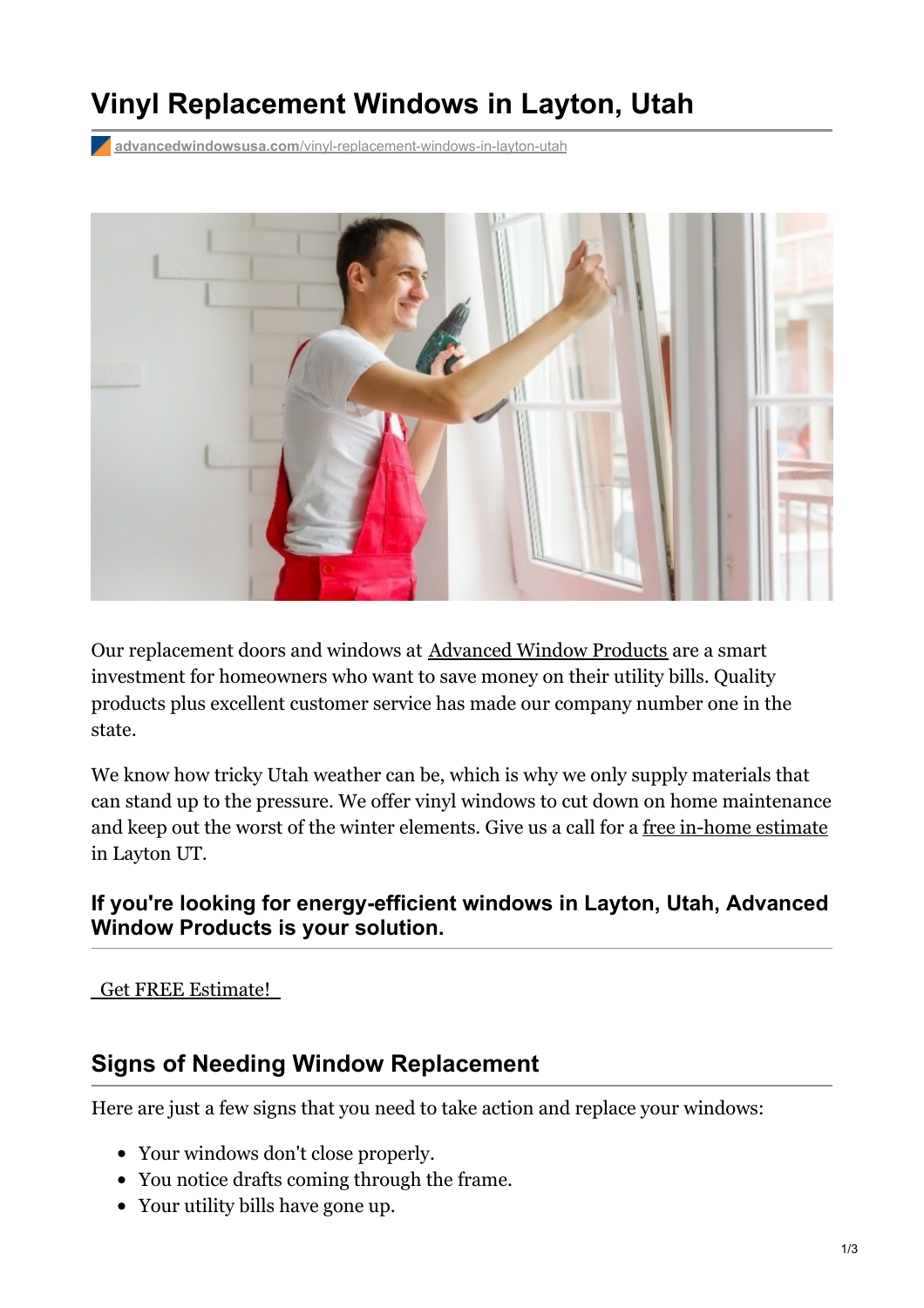- Your home in Layton is historical and needs to be preserved.
- You've recently experienced a dangerous storm.
- Your windows are more than 15 years old.
- Your home has gone up in value and you want to capitalize on renovations.

If any of these reasons apply, it might be time to contact a window [replacement](https://advancedwindowsusa.com/salt-lake-city-window-replacement-company) specialist at Advanced Window Products.

# **Why Choose Us in Utah?**

We have been working with residents of the state for more than 25 years, and we stand by every service we provide. We deal directly with our customers, bypassing the middleman entirely. We make, distribute, and install windows, and we pass those savings straight to our customers. By controlling the supply chain, we save homeowners and business owners both upfront and down the line with lower utility bills. Plus, we offer a double lifetime warranty and 0% financing. Whatever your budget and needs are, we're here to work with you.

## **What Our Customers in Layton, Utah are Saying**

# **Window Styles**

Whether you're upgrading your whole home to French Country or choosing a straight replacement, we offer a wide array of potential options:

- [Single-Hung](https://advancedwindowsusa.com/single-hung-windows)
- [Double-Hung](https://advancedwindowsusa.com/double-hung-windows)
- [Single](https://advancedwindowsusa.com/single-slider-windows) Slider
- [Double](https://advancedwindowsusa.com/double-slider-windows) Slider
- [Casement](https://advancedwindowsusa.com/casement-windows-utah-imperial-line)
- $\bullet$  [Bay](https://advancedwindowsusa.com/bay-windows-vs-bow-windows)
- [Bow](https://advancedwindowsusa.com/bay-windows-vs-bow-windows)
- Tilt & [Turn](https://advancedwindowsusa.com/tilt-turn-windows)
- [Custom-Shaped](https://advancedwindowsusa.com/custom-shaped-windows)

## **Choose the Best Replacement Windows in Utah**

We know Layton Utah inside and out. From your Covenants, Conditions, and Restrictions (CC&Rs) to your annual forecast, we use our inside knowledge to start building personalized advice based on your property. When you insist on high-grade materials for energy efficient vinyl windows, you can control everything from your